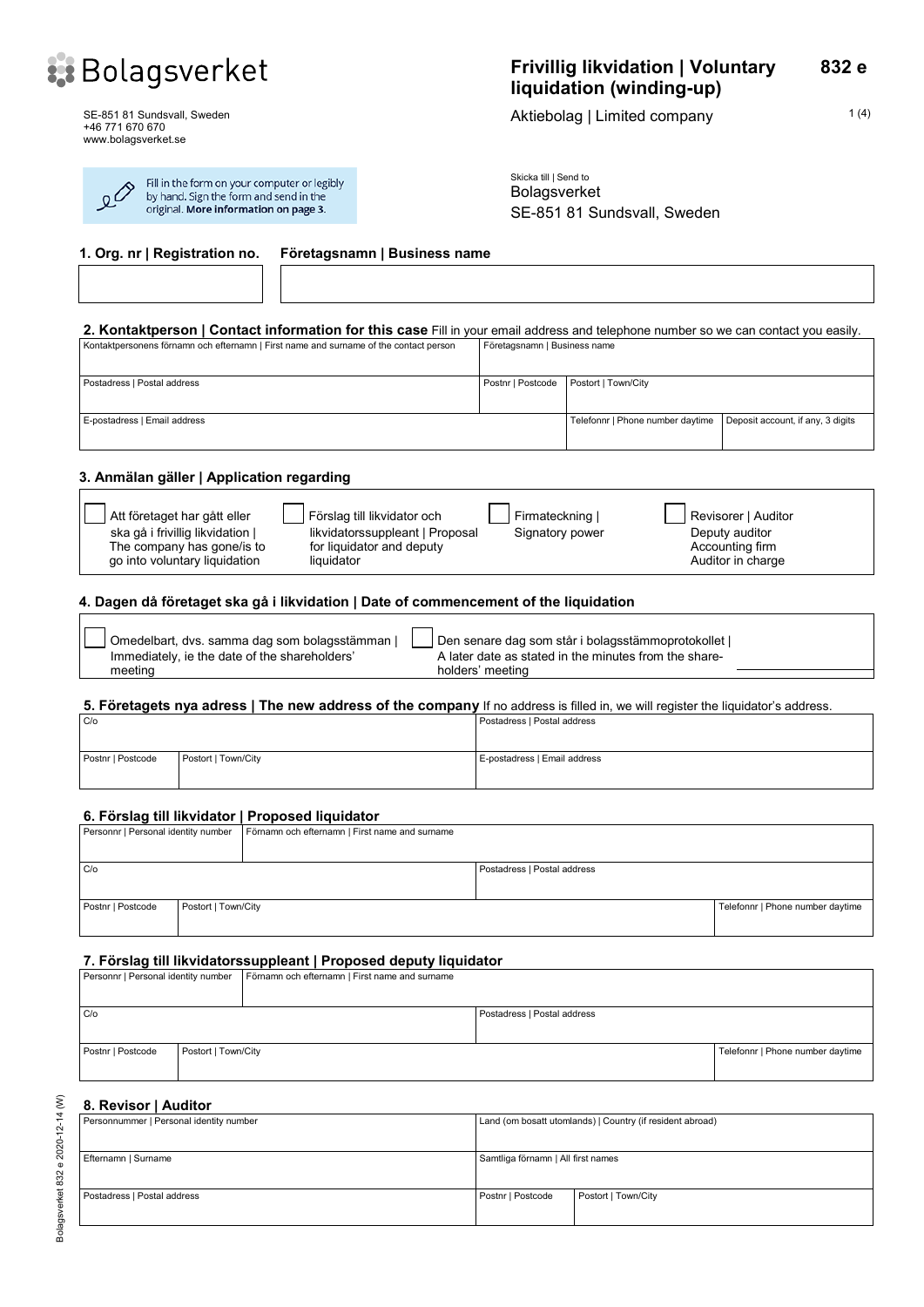#### **9. Revisorssuppleant | Deputy auditor**

| Land (om bosatt utomlands)   Country (if resident abroad) |                     |
|-----------------------------------------------------------|---------------------|
|                                                           |                     |
|                                                           |                     |
|                                                           |                     |
| Samtliga förnamn   All first names                        |                     |
|                                                           |                     |
|                                                           |                     |
|                                                           |                     |
|                                                           | Postort   Town/City |
|                                                           |                     |
|                                                           |                     |
|                                                           | Postnr   Postcode   |

#### **10. Revisionsbolag | Accounting firm**

| Namn, revisionsbolaget   Business name of the accounting firm |                                                           | Organisationsnummer   Company registration number |
|---------------------------------------------------------------|-----------------------------------------------------------|---------------------------------------------------|
| Postnr   Postcode<br>Postadress   Postal address              |                                                           | Postort   Town/City                               |
| Huvudansvarig revisor   Auditor in charge                     |                                                           |                                                   |
| Personnummer   Personal identity number                       | Land (om bosatt utomlands)   Country (if resident abroad) |                                                   |
| Efternamn   Surname                                           | Samtliga förnamn   All first names                        |                                                   |
| Postadress   Postal address                                   | Postort   Town/City<br>Postnr   Postcode                  |                                                   |

#### **11. Revisorer och revisionsbolag som har avgått från sina uppdrag | Auditors or accounting firms that have resigned from their assignments**

Namn | Name Uppdrag t.ex. revisor, revisorssuppleant | Assignment eg auditor, deputy auditor

#### **12. Firmateckning | Signatory power** must always be stated

| 1) Firman tecknas av likvidatorn   The liquidator is entitled to sign on behalf of the company                                                                                                                             |
|----------------------------------------------------------------------------------------------------------------------------------------------------------------------------------------------------------------------------|
| 2) Firman tecknas av likvidatorerna var för sig   The liquidators, individually, are entitled to sign on behalf of the company                                                                                             |
| 3) Firman tecknas av likvidatorerna i förening (tillsammans)   The liquidators, together, are entitled to sign on behalf of the company                                                                                    |
| 4) Firman tecknas i enlighet med protokoll från sammanträde med likvidatorerna, se bilaga   The entitlement to sign on behalf of<br>the company is as stated in the enclosed minutes from the meeting with the liquidators |
| 12. Övrigt I Other matters                                                                                                                                                                                                 |

#### **13. Övrigt | Other matters**

#### **14. Likvidatorns bekräftelse | The liquidator's confirmation**

I hereby confirm that I accept the assignment as liquidator or deputy liquidator.

Namnteckning | Signed name Namnförtydligande | Printed name

**15. Försäkran och underskrift | Declaration and signature** The form must be signed by a board member, by the managing director or  $\mathcal{Q}$ by the person appointed to do so by the shareholders' meeting. Please use blue ink.

#### **I do solemnly and sincerely declare that**

- the individuals to be registered by this application do not have custodians as stated in chapter 11, section 7 of the Swedish Parental Code
- the individuals to be registered by this application have not been declared bankrupt
- the individuals appointed as auditors and deputy auditors have accepted their assignments
- the auditors meet the qualification requirements as stated in chapter 9, sections 10-13 of the Companies Act
- the auditors meet the qualification requirements as stated in chapter 10, section 9, first paragraph of the Banking and Financing Business Act (only applies if the company in question is a credit market company).
- Datum | Date | Telefonnummer | Phone number | E-postadress | Email address Namnförtydligande | Print name Namnförtydligande | Print name

#### **Registreringsavgift | Registration fee**

We will send a notification to the contact person for this case with information about the registration fee and how to pay it. We can start processing your application when we have received the payment.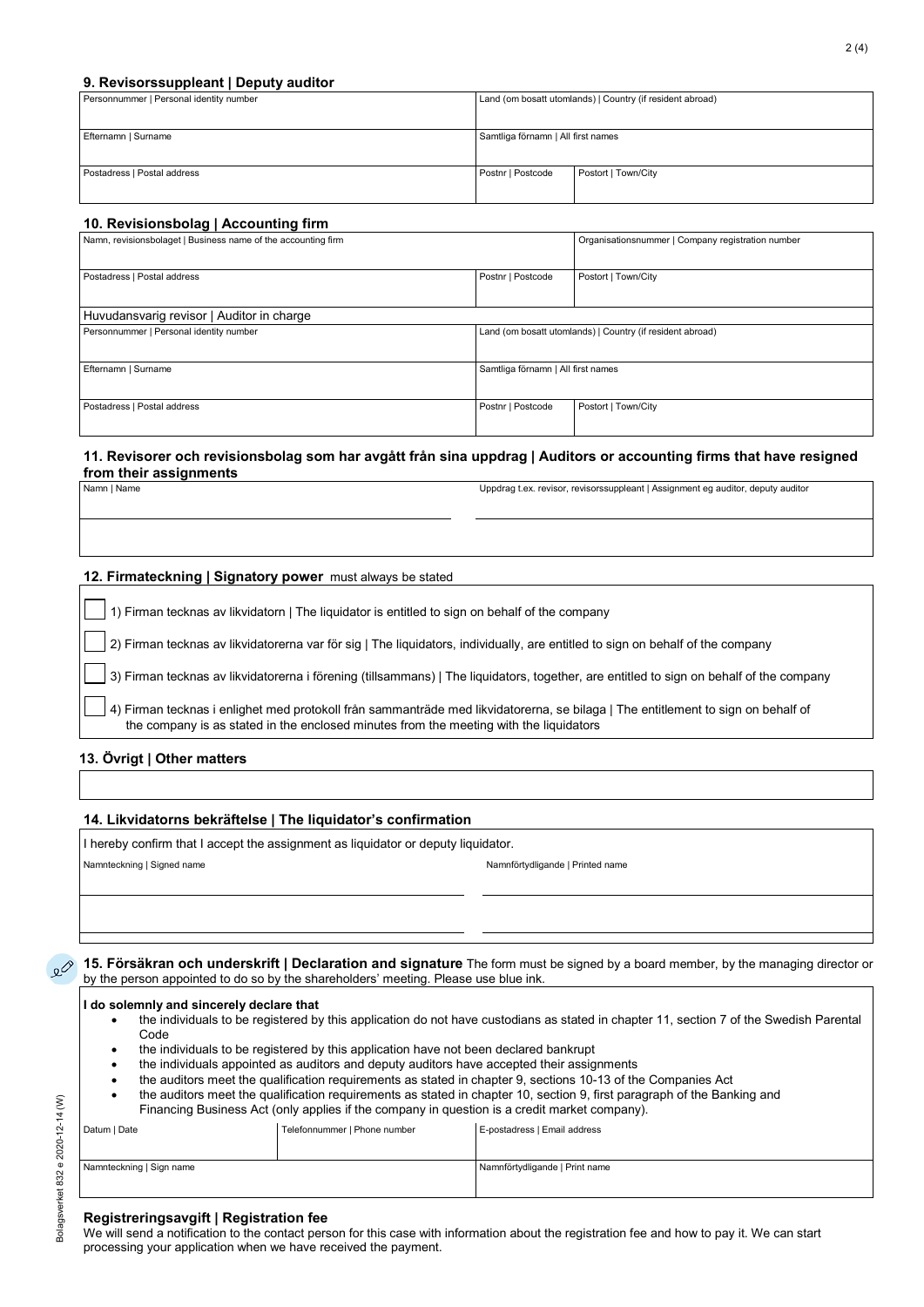# **Information**

**Use this form when you want to register that the company has gone into voluntary liquidation. More information is available on bolagsverket.se. Please note that all documents must be in Swedish. When the application has been registered we will send you a registration certificate in Swedish.**

When talking about liquidation, we mean winding up of the company. The assets will be converted to money to the extent needed, the debts will be paid and a possible surplus will be divided among the shareholders, unless otherwise stated in the articles of association. The shareholders' meeting decides on liquidation. Bolagsverket appoints a liquidator who winds up the company. The liquidator takes over the tasks of the board of directors and is registered instead of the board of directors.

## **1. Registration no. and business name**

Fill in the company registration number and the business name.

## **2. Contact information for this case**

Fill in the contact information for this case. Please note that we usually send notifications by email. If you do not fill in an email address, we will send notifications by post.

If the contact person has a deposit account with Bolagsverket and wants to use it for payment of the registration fee, you must also fill in the three-digit account number.

# **3. Application regarding**

State the changes you want to report for registration.

## **4. Date of commencement of the liquidation**

Choose one of the alternatives. The minutes from the shareholders' meeting should preferably state which date the company will go into liquidation. If nothing is mentioned, the decision will be valid as of the date of the minutes. If the shareholders' meeting has decided on liquidation as of a later date, tick the box "A later date as stated in the minutes from the shareholders' meeting". Please note that this date cannot be later than the first day of the next financial year. There may however be other provisions in the articles of association.

## **5. The new address of the company**

Fill in the new address as well as the email address, if any. If no address is filled in, we will register the liquidator's address as the company's address. Please note that you must always change your address both directly with Bolagsverket and with Svensk Adressändring.

# **6. Proposed liquidator**

If the shareholders' meeting has proposed a liquidator, fill in their personal and address details.

## **Attachment**

• A list of qualifications (CV) showing the liquidator's competence.

## **7. Proposed deputy liquidator**

If the shareholders' meeting has proposed a deputy liquidator, fill in their personal and address details. Read more under 6. Proposed liquidator.

# **8. Auditor**

Ü)

If the company has a new auditor, fill in their personal and address details here. The auditor must be authorized or approved. An authorized auditor is required in the cases mentioned in chapter 9, section 13 of the Swedish Companies Act.

#### Ø **Attachment**

• Minutes from the shareholders' meeting (certified copy) confirming the appointment of auditor. The minutes must also be sent in when a new accounting firm has been appointed as the auditor.

# **9. Deputy auditor**

If the company has a new deputy auditor, fill in their personal and address details here. When the legislation requires an authorized auditor, at least one of the deputy auditors must also be authorized. Read more under 8. Auditor.

# **10. Accounting firm**

If the company has chosen a new accounting firm, you must fill in the details here, as well as personal and address details of the auditor in charge. Read more under 8. Auditor.